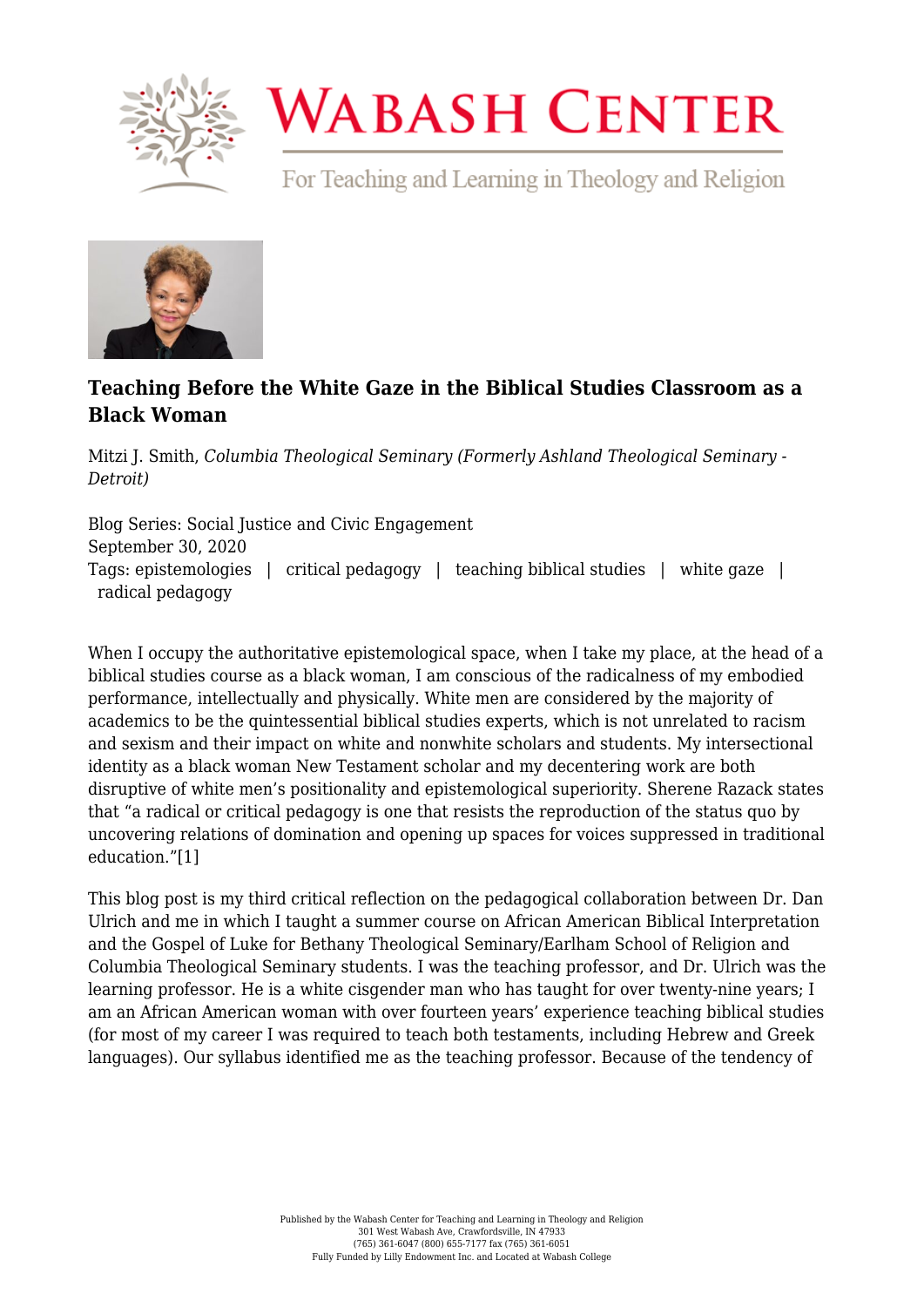students to genuflect to white male authority at the expense of women and black and brown scholars, I chose not to allow Dr. Ulrich to act as an editing teacher editing teaching or to participate in the discussion forums, except the one reserved for introductions. In that forum at least one white student stated that she looked forward to learning from Dr. Ulrich. I sensed there were times when some students wished Dr. Ulrich would rescue them from my authoritative and often overtly culturally-situated epistemologies and gaze. My gaze as a black woman was temporary, but the white gaze is inescapable. The white gaze to which black and brown scholars are subjected is pervasive, invading the classroom and transcending it. The white gaze requires that black and brown peoples constantly fortify themselves against attempts to diminish and discount their epistemological resources and constructions, especially when (or to preclude or mitigate) the decentering whiteness. I sometimes invited Dr. Ulrich to contribute to the discussion, but I never relinquished my authority. To be under the white gaze is to be constantly on guard. I did not attempt to prove the legitimacy of my presence and authority but to stand in it, unapologetically, in each synchronous class session and discussion forum. I did hesitantly, at first, include Dr. Ulrich in the Zoom small group break-out sessions. Each time, I visited every group except the one to which I randomly assigned him. I had to trust that he would respect my authority even when beyond my gaze, and I believe he did. I did not police him in those groups. I do not know if Dr. Ulrich experienced to any degree, even if for a few hours for two weeks, the gaze or surveillance to which black and brown bodies are subjected perennially.

White professors often include our works as required readings, but the extent and the ways in which students are permitted to value or accept them as authoritative or legitimate are policed. For example, black students have complained of white instructors teaching feminist courses that include womanist readings but that also subsume womanism under feminism, as if it is feminism's intellectual child, or mitigate womanism's political agenda by alleging that womanism is not as political, if at all, as feminism. During this COVID-19 pandemic, more white scholars are inviting black and brown scholars into their classrooms via Zoom to discuss their works. Hopefully, these opportunities for hearing from the scholars themselves will limit attempts to diminish and/or misrepresent our work, whether intentional or not.

When I occupy the space at the head of a classroom, even when a white male colleague does not occupy the seat of learner, I do so in the minds of many students, across race, ethnicity, and gender, as a proxy or surrogate for white male biblical scholars/ship. Over the years, (last year was no exception), students, primarily white across gender, have made statements like "Dr. [white male] does it this way or said this." Early in my career, two separate white women students, in two separate courses—one in biblical hermeneutics and one in Hebrew Bible—believed it their duty to notify me that "they did not have to agree with me." One objected to my use of the NRSV with apocrypha, informing me that it was not a Christian Bible. I don't remember to what the other woman objected. But in my mind, their objections had more to do with who I am—a black woman—than with what I asserted. I was the first black woman biblical scholar hired at that institution. In most seminaries and theological or divinity scholars, students will never be taught by a black man or woman biblical scholar.